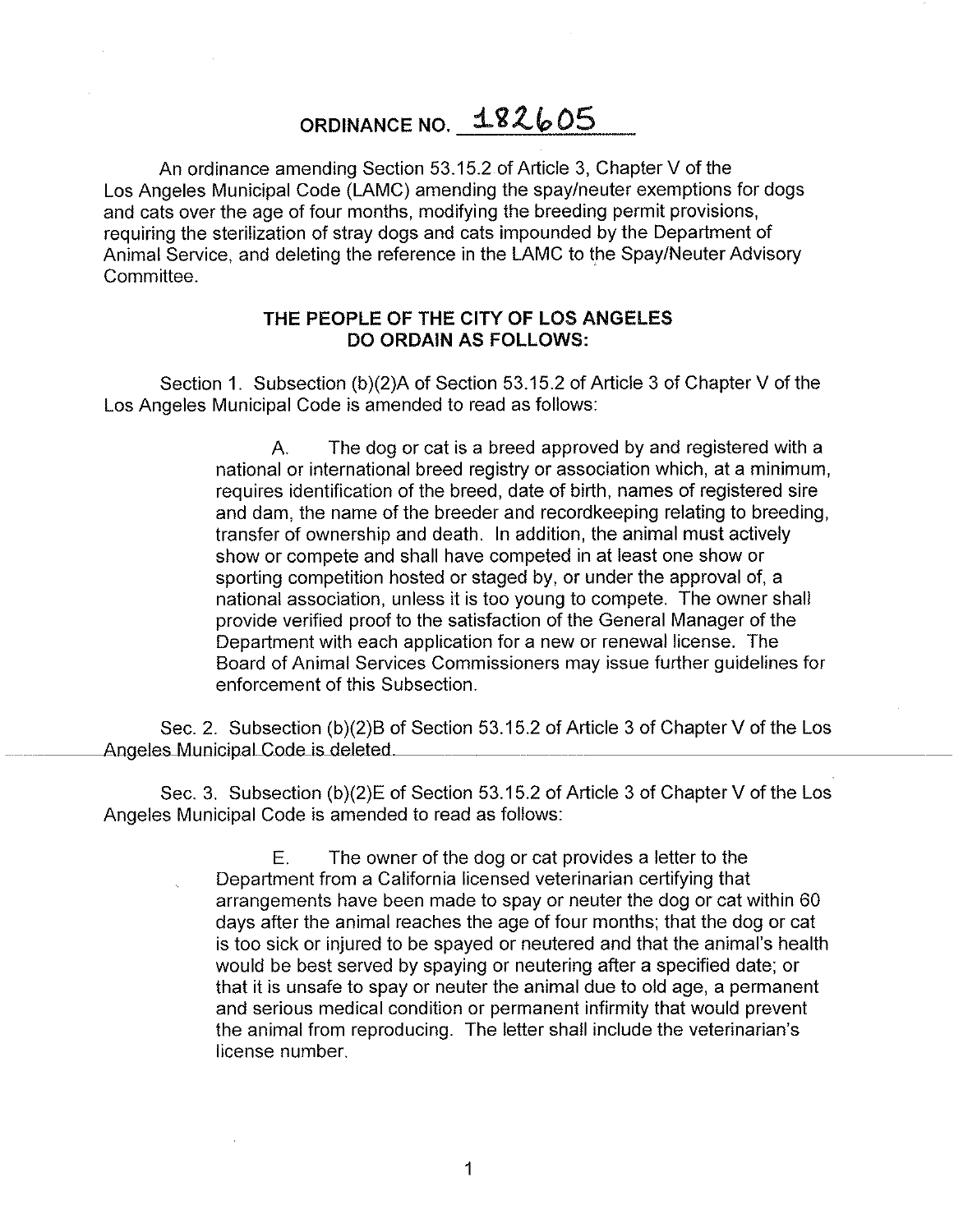Except for a letter certifying that arrangements have been made to spay or neuter the dog or cat within 60 days after the animal reaches the age of four months, any letter from a veterinarian requesting a temporary or permanent extension, including updates, shall specify the animal's medical condition and the diagnosis which justifies the exemption and be supported by diagnostic reports. If the cat or dog has not been spayed or neutered by the date specified in the veterinarian's letter, the owner shall obtain an updated letter from the veterinarian specifying the new date by which the animal may be safely spayed or neutered. An updated letter for a temporary or permanent extension shall be submitted at the time of each license renewal. If the letter from the veterinarian certifies that arrangements have been made to spay or neuter the dog within 60 days from the date the dog reaches the age of four months and the Department has been notified that the dog has in fact been spayed or neutered within that 60-day period, the owner shall qualify for the lower license fee and license tax for an altered dog.

Sec. 4. The second paragraph of Subsection (b)(7) of Section 53.15.2 of Article 3 of Chapter V of the Los Angeles Municipal Code is amended to read as follows:

> If after 60 days from the date of notification of a third violation, the \$500.00 civil penalty is not paid or the 40 hours of community service is not performed, and/or the owner still has not spayed/neutered the dog or cat as required, the continuing violation of this Subsection may also be deemed a misdemeanor. The penalties provided herein shall not be waived by the Department upon the transfer or abandonment of the dog or cat by the owner or custodian and shall be in addition to any other applicable civil or criminal penalties that may be imposed.

Sec. 5. Subsection (b)(8) of Section 53.15.2 of Article 3 of Chapter V of the Los Angeles Municipal Code is deleted.

Sec. 6. New Subsections (b)(8), (9) and (10) are added to Section 53.15.2 of Article 3 of Chapter V of the Los Angeles Municipal Code to read as follows:

(8) An unaltered dog or cat found running at large and impounded as a lost or stray animal shall be spayed or neutered and shall be implanted with a microchip before being redeemed by its owner, and the owner shall pay the amount established by the Department for spaying or neutering the dog or cat and implanting the microchip.

The Department shall waive the sterilization requirement the first time the unaltered dog or cat is impounded if the animal is exempt from the spay/neuter requirement, vaccinated and implanted with a microchip, and in the case of a dog, licensed, or the owner obtains a license and is in compliance with all other applicable provisions of this Article. The owner shall be responsible for paying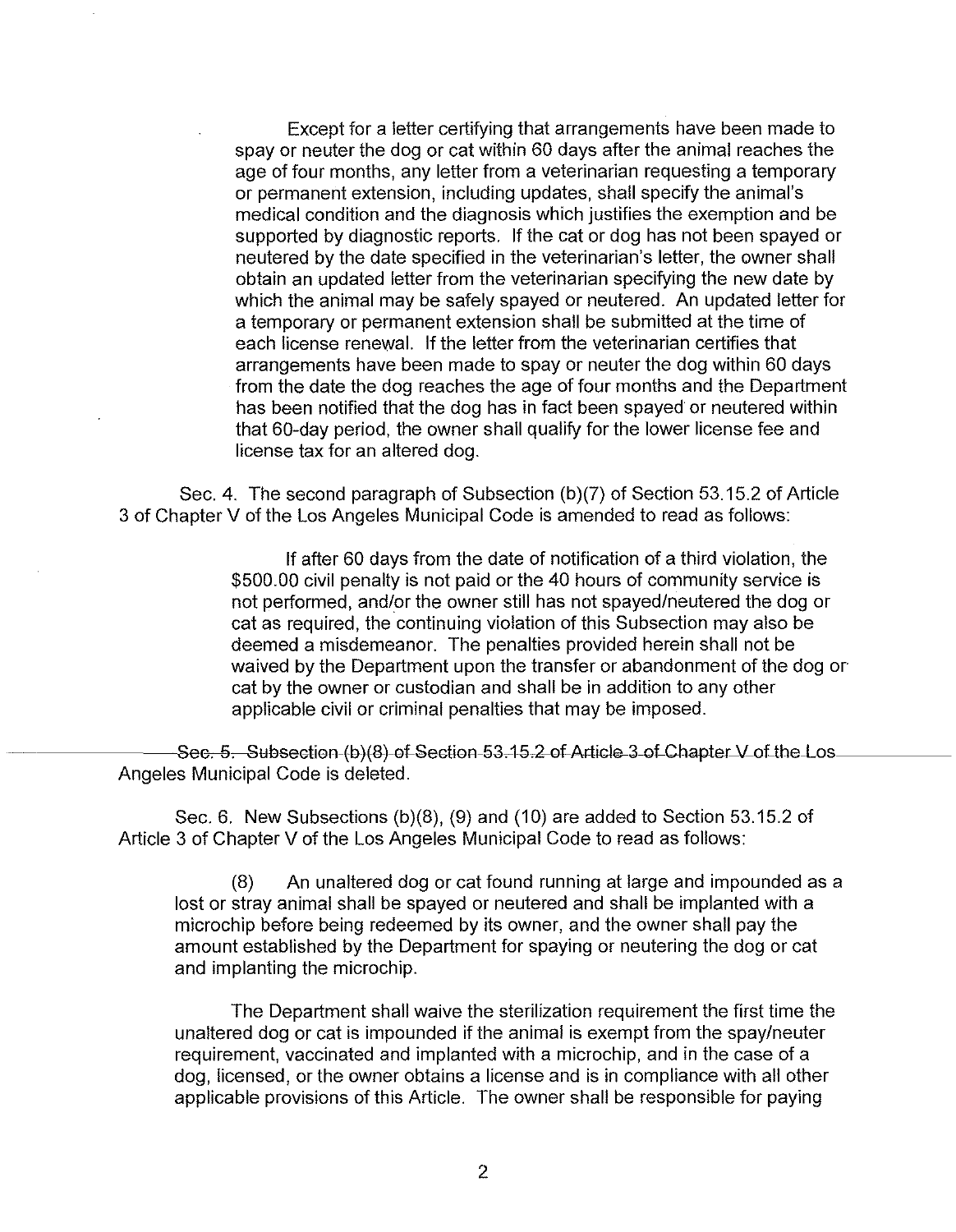the impound fees established by the Department, including the reasonable cost of feeding and caring, implanting the microchip, vaccinations, medication and any diagnostic or therapeutic applications as may be required in the reasonable discretion of the Department. Payment of the impound fees shall not be waived by the Department upon the abandonment of the dog or cat by the owner and shall be in addition to any other applicable civil or criminal penalties that may be imposed. If the owner chooses to have the animal sterilized prior to or in conjunction with the redemption and pays for the dog license, sterilization and implanting the microchip, the Department shall waive the impound fees.

An animal impounded for a second or subsequent time shall be spayed or neutered. The owner shall pay the amount established by the Department for the sterilization as part of the impound fees. If the owner chooses to have the animal sterilized prior to or in conjunction with the redemption and pays for the sterilization, the Department shall waive the impound fees. If the owner fails to pay the impound fees and costs as required, the animal shall be deemed to have been abandoned, unless the owner consents to and pays for the sterilization.

(9) Prior to sterilizing an animal pursuant to the provisions of Subdivision (8) of this Subsection, the Department shall serve upon the owner in the manner provided for giving of notice in Section 11.00 (i) of this Code, written notice of the intent to sterilize. If the owner does not want the Department to sterilize the animal, the owner, on a form provided by the Department, may file a written request for an administrative hearing within ten (10) days of such service. The decision of the Department to sterilize is final and effective when served on the owner, unless an appeal is filed within fifteen (15) days of said service.

If the Department receives a timely written request for an administrative hearing, it shall hold a hearing within twenty (20) days of receiving the request. Notice shall be served at least ten (10) days prior to the date set for the hearing. The hearing shall be conducted in accordance with the provisions of Subsections (a) through (m) inclusive, of Section 53.18.5. Prior to the hearing, the impound fees and costs accruing to the date of the hearing shall be paid by the owner.

(10) The decision of the General Manager may be appealed to the Board of Animal Services Commissioners by the owner. The appeal shall be in writing on an appeal form provided by the Department and scheduled for the first available Board meeting following receipt of the appeal in accordance with the procedures in Section 53.18.5 (q) 2 through 10, which govern the appeal process to the Board. The fees and costs to be charged to the owner from the time the appeal is received by the Department to the time that the Board decision is served on the owner shall not exceed fifteen (15) days of fees and costs for feeding and caring of the animal, unless, by written consent of the owner, the hearing date is continued to the next Board meeting and the owner agrees to pay for a not-to-exceed additional fourteen (14) days of fees and costs. If the Board reverses the decision of the General Manager and orders the animal returned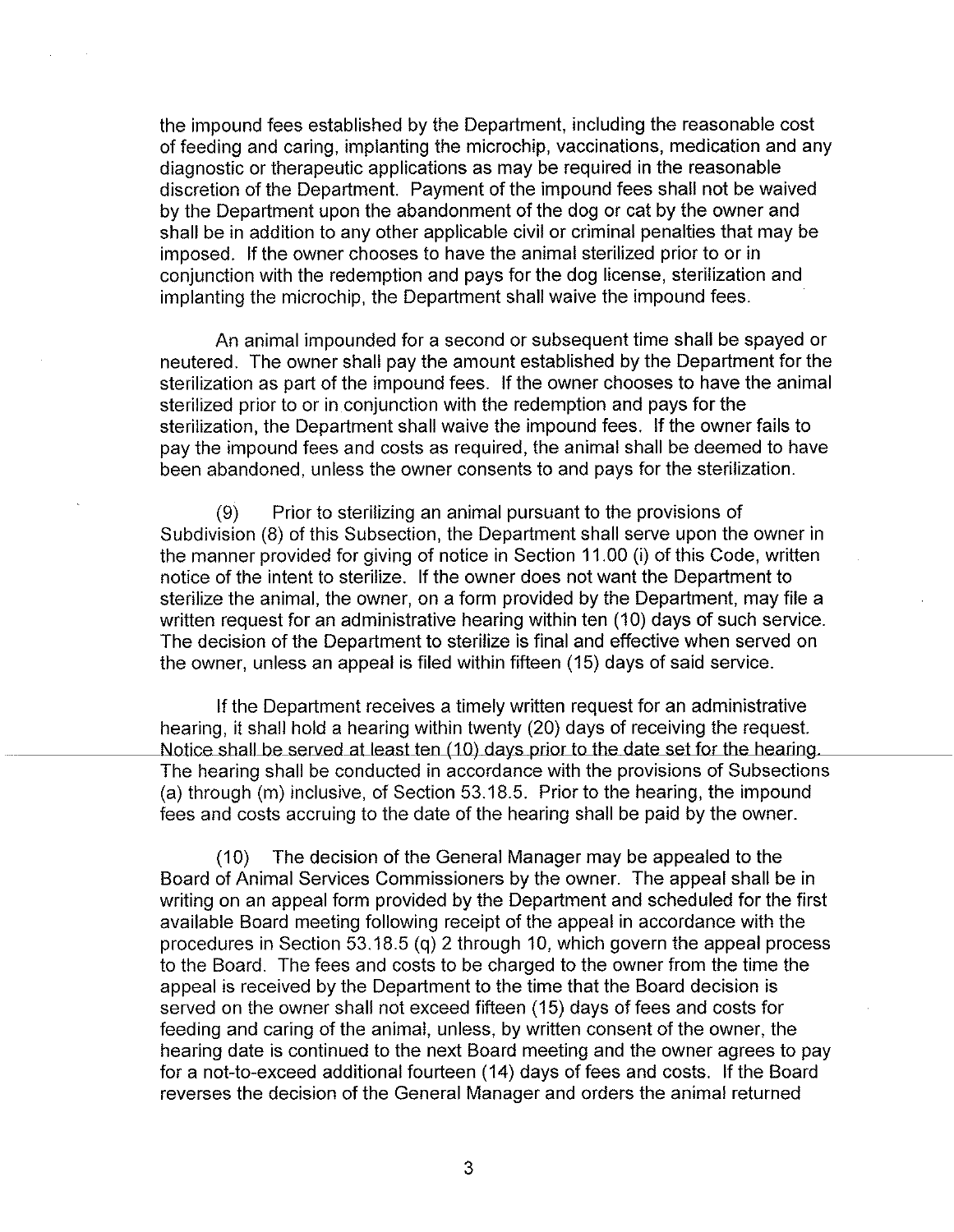without sterilization, the fees and costs for the feeding and caring of the animal accruing after the time the appeal is received by the Department to the time the Board decision is served on the owner shall be waived. Payment of the impound fees and costs shall not be waived by the Department upon the abandonment of the dog or cat by the owner and shall be in addition to any other applicable civil or criminal penalties that may be imposed.

Sec. 7. Subsection (c)(3) of Section 53.15.2 of Article 3 of Chapter V of the Los Angeles Municipal Code is amended to read as follows:

(3) The Department shall administer an animal breeding permit program to allow the breeding of unaltered dogs and cats consistent with the criteria and procedures established by the Department pursuant to Section 53.58 of this Article. A breeding permit shall not be issued to a person who has been convicted of animal cruelty, neglect or abuse or to a person who has failed to obtain appropriate licenses or permits for the animal for which the breeding permit is being sought. Animals receiving a breeding permit shall be implanted with an electronic animal identification device (microchip) identifying the owner. The microchip number shall be verified by the Department.

Sec. 8. A new sub-Subsection H is added to Subsection (c)(4) of Section 53.15.2 of Article 3 of Chapter V of the Los Angeles Municipal Code to read as follows:

H. A breeding permit holder shall implant each offspring born to a permitted animal with an electronic animal identification device identifying the breeder. The identity of the breeder shall remain on the electronic animal identification device along with the identity of the new owner upon the sale or transfer of the animal.

Sec. 9 A new sub-Subsection I is added to Subsection (c)(4) of Section 53.15 .2 of Article 3 of Chapter V of the Los Angeles Municipal Code to read as follows:

I. A breeding permit holder shall comply with all applicable local, state and federal requirements for humane standards of operation, maintenance and housing of animals and shall be subject to inspection by the Department.

Sec. 10. **Severability.** If any section, subsection, clause, phrase, or provision of this ordinance is for any reason held to be invalid or unconstitutional by decision of any court of competent jurisdiction, such decision shall not affect the validity of the remaining provisions of the ordinance. The City Council hereby declares that it would have adopted this ordinance and each section, subsection, clause, phrase, or provision thereof irrespective of the fact that one or more other sections, subsections, subsubsections, clause, phrases, or provisions may be declared to be invalid or unconstitutional.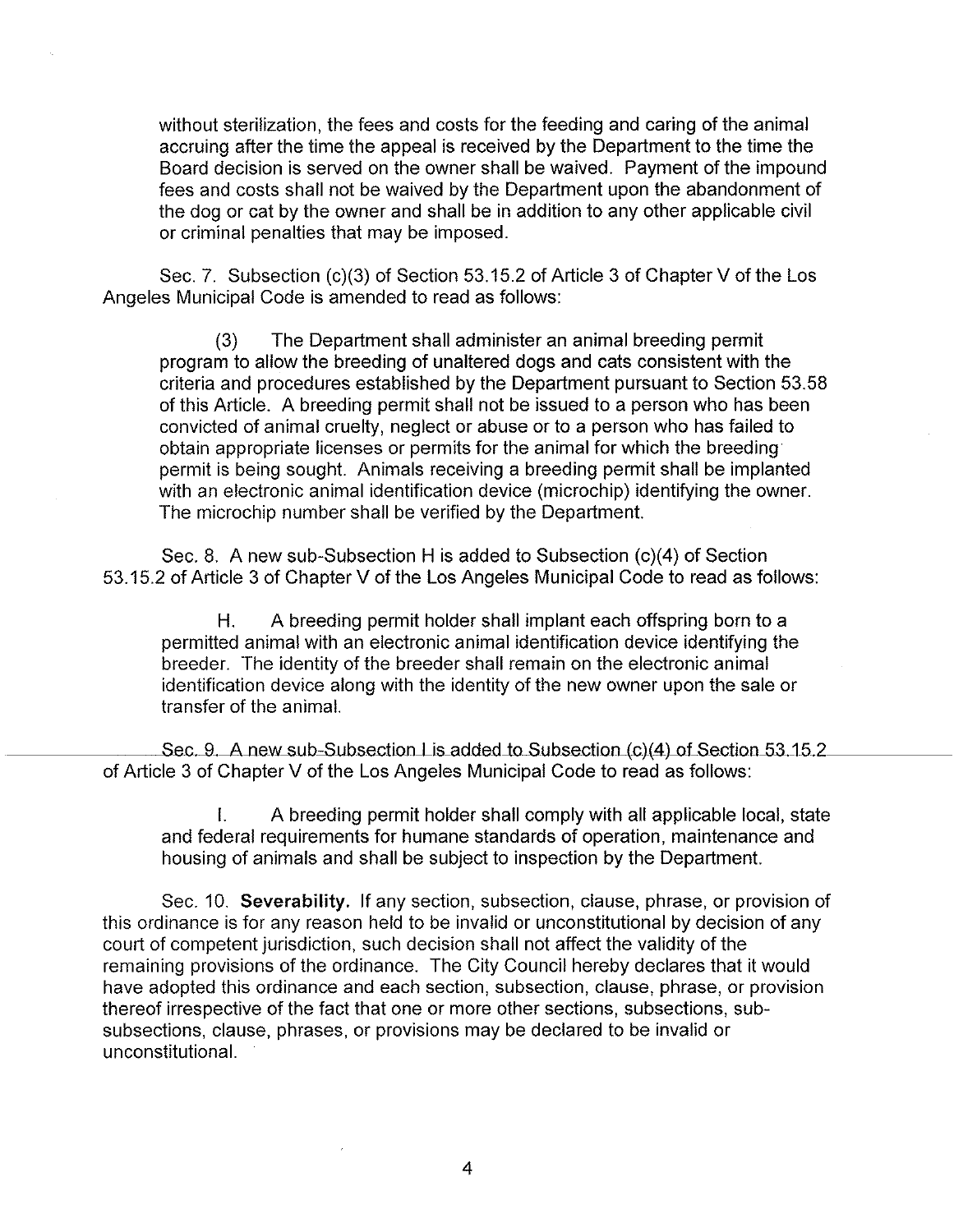Sec. 11. The City Clerk shall certify to the passage of this ordinance and have it published in accordance with Council policy, either in a daily newspaper circulated in the City of Los Angeles or by posting for ten days in three public places in the City of Los Angeles: one copy on the bulletin board located at the Main Street entrance to the . Los Angeles City Hall; one copy on the bulletin board located at the Main Street entrance to the Los Angeles City Hall East; and one copy on the bulletin board located at the Temple Street entrance to the Los Angeles County Hall of Records.

I hereby certify that this ordinance was passed by the Council of the City of Los Angeles, at its meeting of JUN 1 8 2013

| JUNE LAGMAY, City Clerk         |        |
|---------------------------------|--------|
| By                              |        |
|                                 | Deputy |
| $\mathcal{M}$<br>$\mathcal{N}'$ |        |
| à.                              | Mayor  |

JUN 25 2013

Approved **and a** second the second  $\sim$ 

Approved as to Form and Legality

| CARMEN A. TRUTANICH, City Attorney |  |  |  |
|------------------------------------|--|--|--|
|------------------------------------|--|--|--|

 $\n By \n  $\overline{DOV} \subseteq \overline{LOV} \subseteq \overline{L}$$ Assistant City Attorney

Date <u>5 - 20 - 13</u>

File No. CF 12-1147

M:\GENERAL COUNSEL DIVISION\DOV LESEL\ORDINANCES\AS LAMC 53.15.2 S&N STRAY DOGS REVISED Ordinance May 6, 2013.doc